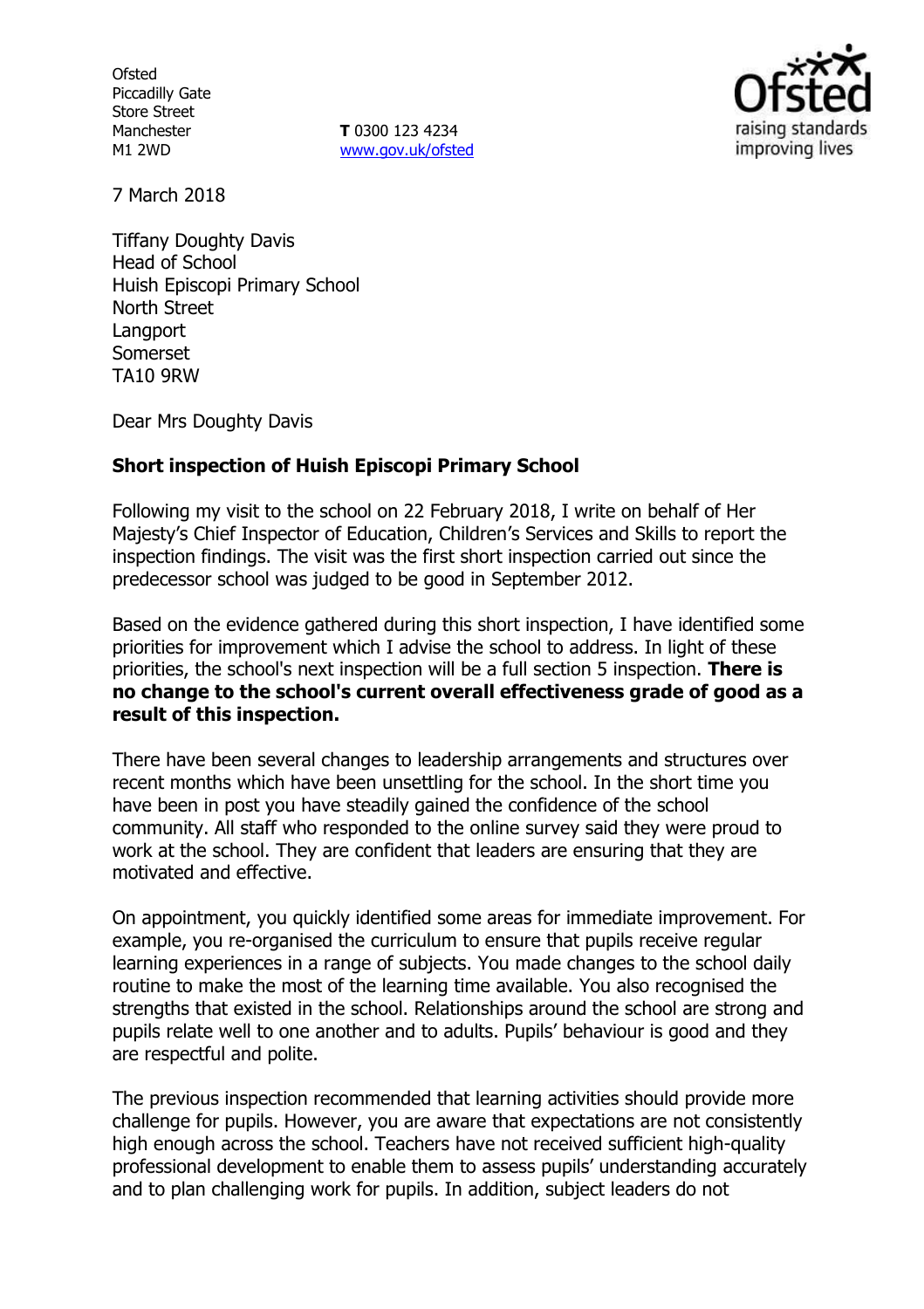

consistently check that pupils are making good progress. As a result, some pupils, particularly boys and the most able pupils, do not make the progress they should. For example, no pupils achieved higher standards in mathematics and no boys reached higher standards in reading in 2017.

# **Safeguarding is effective.**

The culture of safeguarding is secure. Leaders have ensured that all safeguarding arrangements are fit for purpose. Governors fulfil their roles well by ensuring that safeguarding checks are completed. Staff are well-informed and vigilant. Safeguarding training is wide and varied. Systems to record concerns and those to recruit staff are robust. A number of external agencies are communicated with to ensure that pupils and their families receive the support they need if at risk.

# **Inspection findings**

- During my visit, we looked together at some particular lines of enquiry. The first was to investigate why fewer children than the national average reach a good level of development by the end of their time in Reception. This has been the case for the past two years. Some children join the school during the school year and their previous experiences of learning vary widely.
- We looked carefully at the expectations in the Reception class. Children are happy and busy. They are secure and enjoy their time in school. However, expectations are not high enough. Too few children learn skills that are appropriate for their age and too few exceed the expected standard by the time they leave the Reception Year. This is particularly the case for writing and mathematics.
- We also explored the progress that boys make across the school in reading. This is because although outcomes for phonics in key stage 1 are above national averages, progress in reading, particularly for boys, is weaker.
- Although pupils are encouraged to read often, some do not read widely and some have a limited understanding of the books they read. Teachers do not consistently check the range of books being read and encourage pupils, particularly boys, to read different authors or different types of books.
- **Pupils do not have a good grasp of the skills they need to read well. Subject** leaders do not have a framework in place to assess and check the progress that pupils are making across the school. Therefore, weaknesses are not being identified and put right.
- Finally, we looked at the challenge being provided for pupils, particularly in mathematics. No pupils have achieved higher standards in mathematics over the past two years, by the end of Year 6. Pupils' workbooks and our visits to see learning in mathematics showed that teachers do not consistently plan for the specific learning needs for pupils. Teachers do not have the subject knowledge they need to provide lessons that match learning needs.
- Some pupils have misconceptions that are not identified and supported in lessons. Others are not given additional challenges to keep them interested in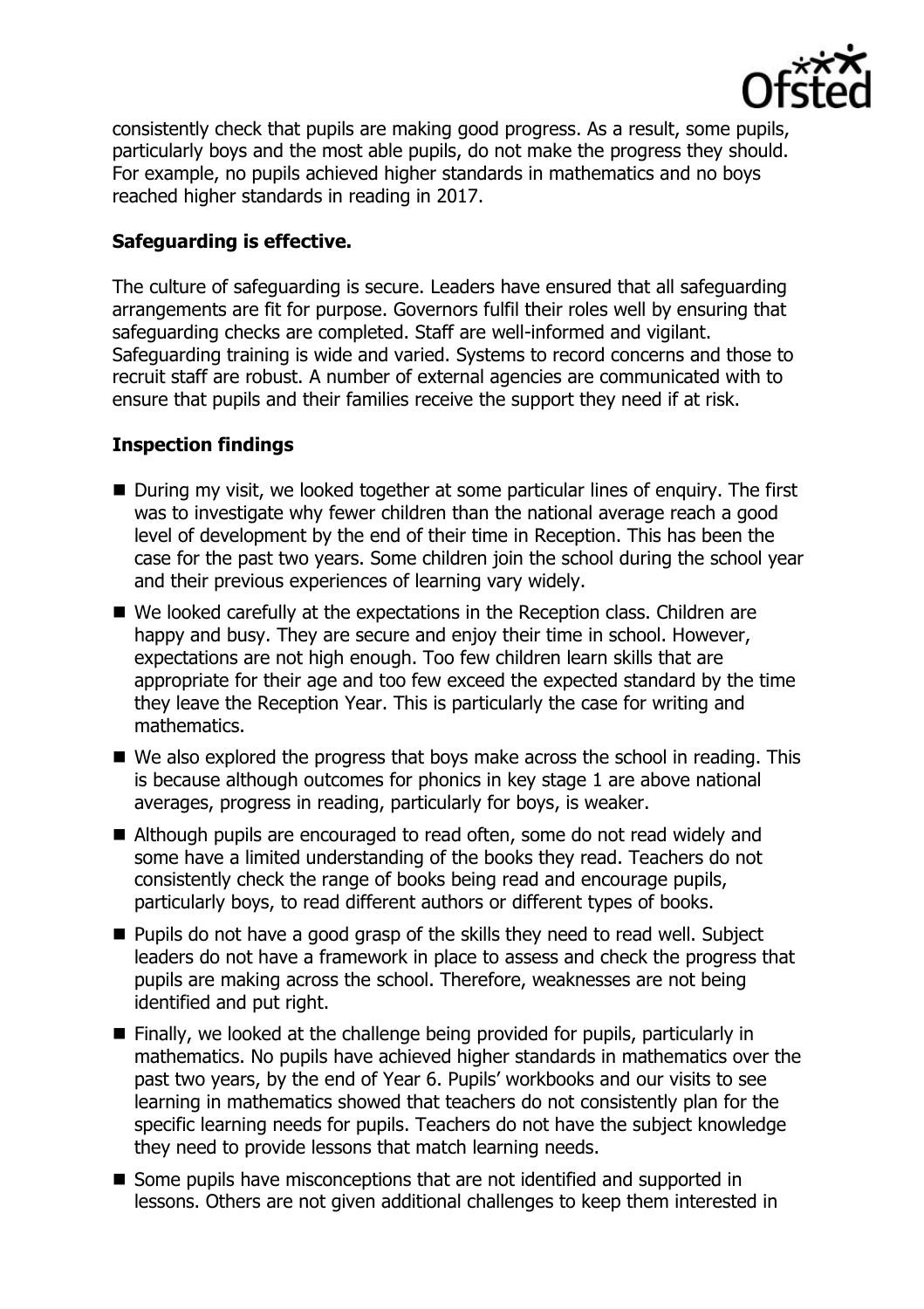

mathematics. As a result, pupils do not make the progress they should and the most able pupils do not reach higher standards.

# **Next steps for the school**

Leaders and those responsible for governance should ensure that:

- $\blacksquare$  there is a clear and sustained focus on improving the quality of teaching, learning and assessment so that expectations across the school are consistently high
- subject leaders rigorously check and improve the progress that pupils make
- staff receive high-quality professional development that supports their knowledge and understanding of the subjects they teach
- $\blacksquare$  teachers plan learning, particularly in mathematics, that builds on what pupils know, understand and can do and therefore matches the learning needs of pupils
- $\blacksquare$  learning activities are challenging enough to ensure that pupils, particularly the most able, make at least good progress in a range of subjects
- pupils, particularly boys, read widely and with comprehension that is appropriate for their age
- children make at least good progress from their starting points in the Reception class, particularly in writing and in mathematics.

I am copying this letter to the chair of the governing body, the chair of the board of trustees, the chief executive officer of the multi-academy trust, the regional schools commissioner and the director of children's services for Somerset. This letter will be published on the Ofsted website.

Yours sincerely

Tonwen Empson **Her Majesty's Inspector**

## **Information about the inspection**

During the inspection visits were made with the head of school to see learning across the school. Together, we looked at a range of pupils' workbooks. I spoke to staff and pupils informally. I met with the trust's chief education officer, who is also the executive principal. I spoke on the telephone to an improvement adviser who supports school improvement. I had a meeting with the chair of the governing body and spoke to the chair of the trustees for The Levels Academy Trust.

I scrutinised key school documents including those to do with safeguarding, the school improvement plan and the school's self-evaluation document. I looked at recruitment procedures, including the single central record.